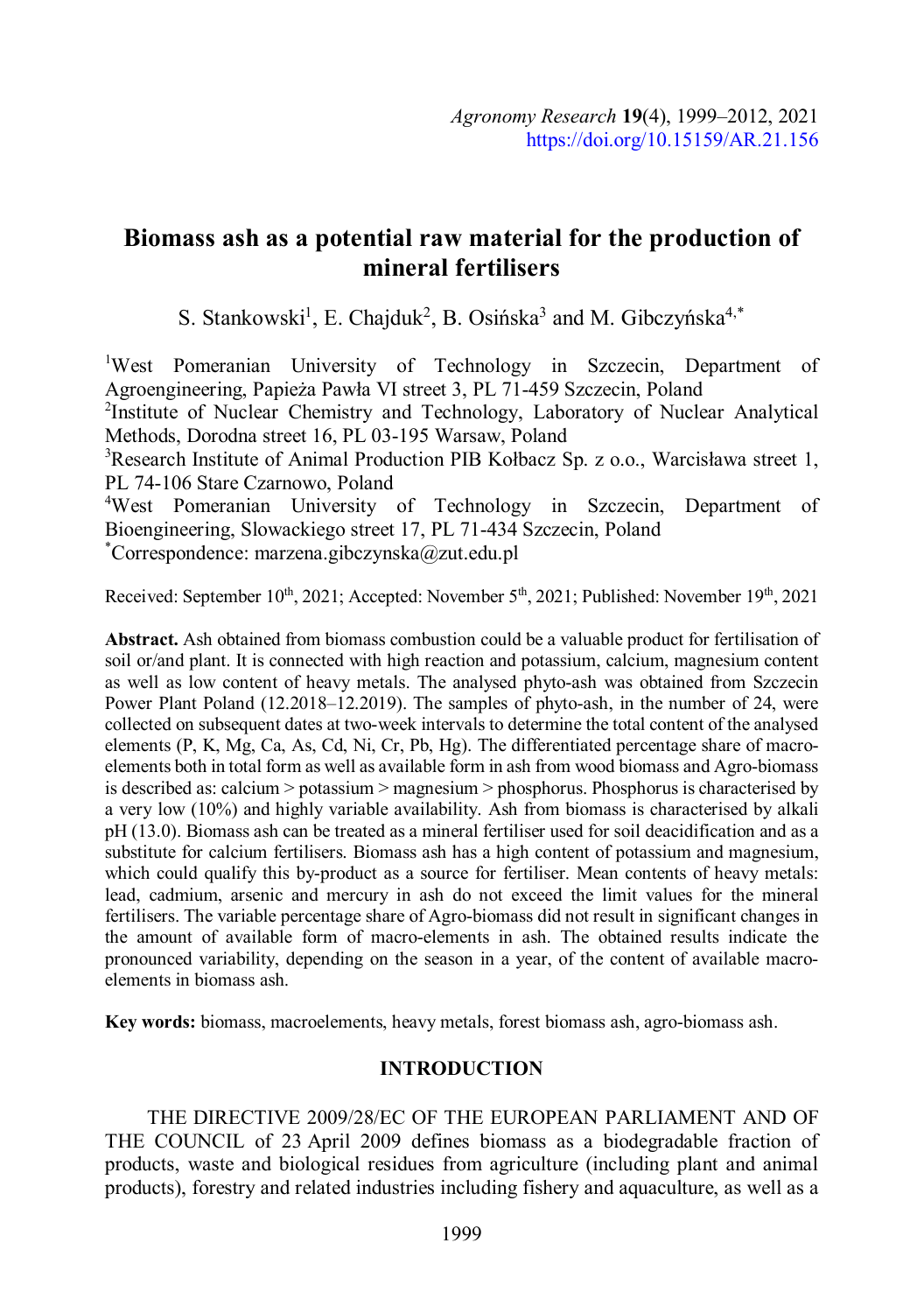biodegradable fraction of industrial and municipal waste (THE DIRECTIVE 2009/28/EC). The EU Directive does not prevent member states from adopting other definitions of biomass. In Poland, the Act of June 7, 2018 amending the Act on renewable energy sources and certain other Acts, defines biomass as a biodegradable share of products, waste or biological residues, biomass – solid or liquid substances of plant and animal origin, biodegradable, obtained from products, waste and residues of agricultural and forestry production and industry processing these products, as well as cereals grain which do not meet the qualitative requirements for intervention purchase (Journal of Laws of 2018, item 1276). Biomass of plant origin is produced through photosynthesis;  $6CO_2 + 6H_2O + 1$ ight  $\rightarrow C_6H_{12}O_6 + 6O_2$ . The most important chemical compounds are: cellulose, hemicellulose, lignin, pectin and waxes. The elements constituting biomass are mainly carbon, oxygen and hydrogen. In the process of oxidation, more specifically combustion, solid carbon is the main source of energy. The additional energy for the oxidation process is provided by hydrogen, and oxygen sustains oxidation. Utilization of biomass for energy is based on the idea that it is a carbon neutral fuel which will help cut greenhouse gas (Voshell et al., 2018). The chemical composition of biomass is greatly differentiated, to a great extent it is determined by the conditions of the biomass origin. Biomass is used for energy purposes mainly in the form of wood and waste from wood processing, energy crops, agricultural products, organic and municipal waste as well as sewage sludge. As an energy source, biomass can encompass waste from wood processing and cultivation (e.g. bark, sawdust, straw) or intentionally obtained product energy crops (Mierzwa-Hersztek et al., 2019). Burning biomass is conducive not only to obtaining energy, but also to improving environmental protection, (Żelazny & Jarosiński, 2019).

A distinction is made between forest biomass (wood biomass) and non-forest (Agro-biomass). The forest biomass includes wood not meeting standard quality requirements, forestry waste and residue, wood industry waste and residue excluding standard quality wood. The non-forest biomass includes solid and liquid substances of plant or animal origin, waste and residue from agricultural production and industry processing these products, the remaining waste, biodegradable parts, cereals grain not meeting standard quality requirements and energy crops. The most common in Poland are: basket willow, (*Salix viminalis*), sharp-leaf willow (*Salix acutifolia*), poplar (*Populus***)**, Jerusalem artichoke, (*Helianthus tuberosus* L.), the giant miscanthus **(***Miscanthus* x *giganteus*) and multiflora rose (*Rosa multiflora* Thunb.).

The simplest technique of thermal processing is biomass combustion. However, the use of such a heterogeneous fuel results in producing ash which is an environmental challenge. Biomass combustion is universally recognised as being more ecologically friendly than fossil-fuel combustion, owing to a significantly reduced carbon dioxide emission. The basic solid fuel in the form of biomass is forest biomass, however agricultural biomass and the resulting fuels are gaining importance. It is evident that the composition of ash is determined by the type of biomass that is combusted. In comparison to coal, biomass is characterised by a markedly higher content of calcium oxide, potassium and phosphorus as well as variable, yet high at times, content of chlorine. In their analysis of the chemical composition of phyto-ash samples, Diatta & Kowalski (2017) demonstrated that the basic constituent was calcium oxide, with the exception of ash from wheat straw and rapeseed straw where silica was predominant.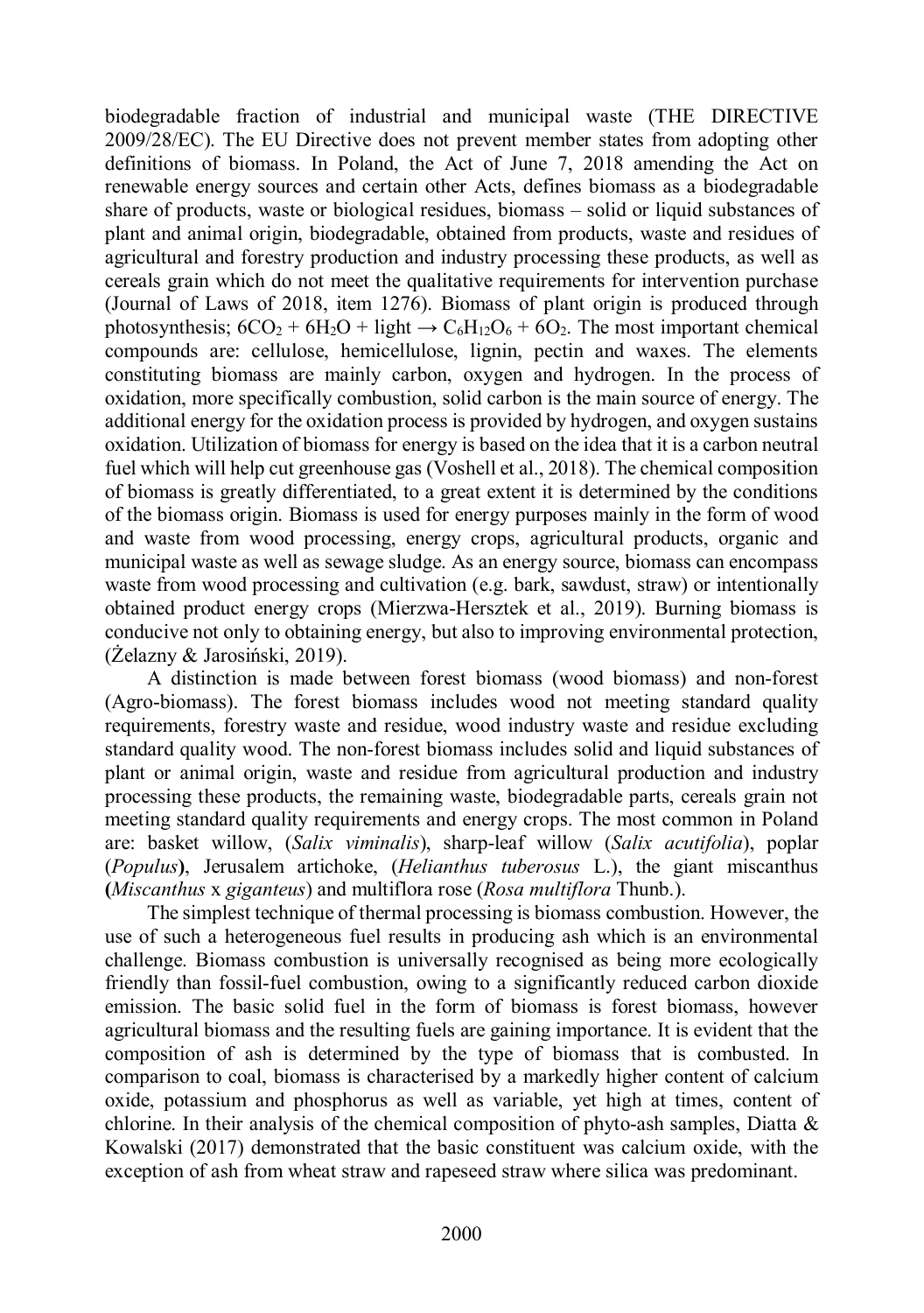Zając et al. (2018) combusted 35 types of biomass (trees and energy crops) and found that the dominant macro-elements in the chemical composition of ash were calcium, potassium, phosphorus and sulphur, which points to the possibility of using ash in agriculture. However, the use of ash from all types of biomass regarding its chemical composition is to be determined on an individual basis depending on the origin of given biomass. The authors provide the qualitative assessment of the share of particular macroelements in ash depending on the combusted plants and found that the most abundant elements is ash from combustion of hardwood are: calcium > potassium > phosphorus, whereas in ash from combustion of conifers: calcium > silicon > potassium. The most abundant elements in ash from straw are: potassium > calcium > chlorine > phosphorus, and in ash from grass straw: calcium > potassium > calcium > chlorine. In the analysis of ash composition, the following elements are recognised: Si, Al, Ca, K, Na, Mg, Fe, P, Ti, The chemical composition of the mineral matter of ash varied between the samples, however CaO, SiO<sub>2</sub>, K<sub>2</sub>O, MgO, P<sub>2</sub>O<sub>5</sub> and Al<sub>2</sub>O<sub>3</sub> are the main compounds of ash (Magdziarz et al., 2018).

In ash from biomass combustion, 229 minerals and phases were identified. Predominantly they are: silicates, oxides and hydroxides, sulphates, phosphates, carbonates, chlorides, nitrates, silica, calcite, anhydrite, periclase and hematite (Vassilev et al., 2013). The content of alkali (sodium, potassium) in biomass is generally high, similarly to the content of chlorine and sulphur (Kassman, 2012). Alkali metals are found in ash predominantly in the form of sulphates, carbonates and chlorides. At high temperature, the decomposition of carbonates, sulphates and silicates is possible, for example in the reaction of CaCO<sub>3</sub> (s)  $\rightarrow$  CaO (s) + CO<sub>2</sub> (g) (Johansen et al., 2011). However, Shao et al. (2012) found that the main components of ash from wood biomass combusted at sufficiently low temperature are: potassium carbonate, magnesium carbonate, sodium carbonate and phosphates.

In the composition of biomass, the presence of sulphur, nitrogen and chlorine is not to be overlooked as it may affect the level of harmful emissions due to combustion. The biomass produced from straw shows a high content of chlorine and relatively low content of sulphur. The important concern is the active corrosion in the process of combustion of biomass rich in potassium, chlorine and sulphur. During straw combustion, potassium can react with chlorine and be released in the form of KCl (Boström et al., 2011). At higher temperature, predominant is the sublimation of KCl, formation of which is determined by the amounts of chlorine.

Vassilev et al. (2013) indicate the disadvantages related to the composition and properties of biomass, such as: the presence of alkaline and halogen elements as well some dangerous trace elements, highly variable composition including moisture content (10–60%) determined by the type of biomass and seasoning period. The main environmental, economic and social benefits compensate for technological barriers and other issues resulting from disadvantageous composition and properties of biomass.

The Regulation of the Minister of the Environment of January 20, 2015 on the R10 recovery process classifies ashes from biomass combustion (i.e. phyto-ashes) and codes them as 10 01 03 (fly ash from peat, untreated wood) classifying it as mineral waste, as well as identifying the conditions of them being used as a fertilising material. One of the conditions is the requirement of meeting the limit values for fertilisers (Journal of Laws of 2015, item 132). Phyto-ash is the source of nutrients (Ca, K, P, Mg, Zn, Cu, Fe, Mn) for plants, has deacidifying properties and can be an alternative to mineral fertilisers.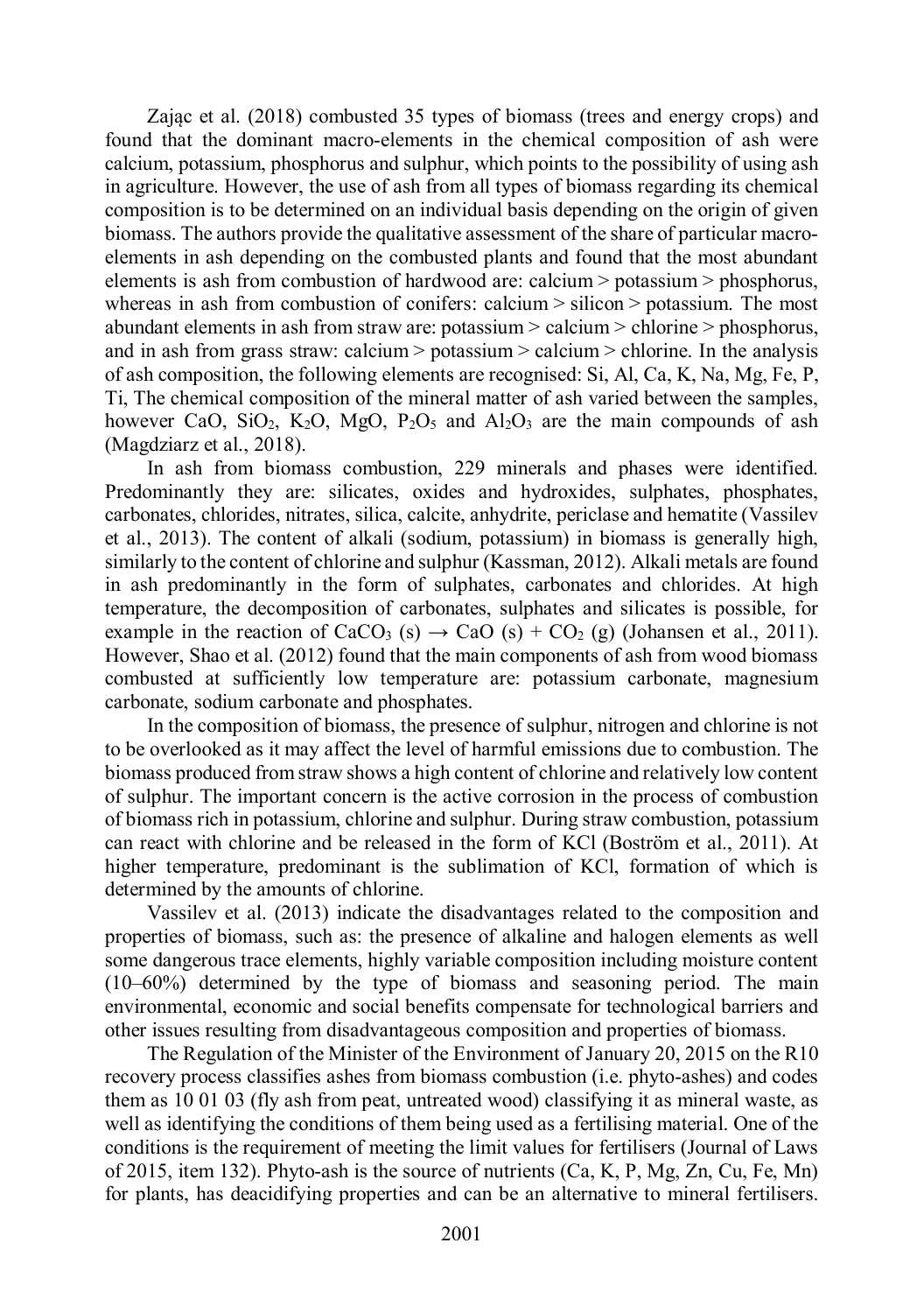However, the presence of harmful substances, particularly heavy metals, can be problematic. Ash from biomass can also contain trace elements, e.g. arsenic, cadmium, chromium, copper, mercury, lead, nickel, zinc, barium, molybdenum, vanadium, manganese, cobalt and antimony. Trace elements in ash are predominantly heavy metals. Heavy metals, among others Mn, B, Ba, Cu, Sr, Ni, Cr, Zn, Cd, Co, constitute merely  $0.1\div0.3\%$  of ash mass, however mercury is found in trace amounts and is usually within the range of  $0.01\div 1$  ppm (Warren & Dudas, 1988).

The chemical composition of ash originating from biomass combustion is varied and determined by a number of factors, such as: the type of biomass, the species or specific parts of the plant, growing conditions, the age of plants, applied fertilisation, dosage of plant protection products and the date of harvest. The said factors can results in an increase or a decrease of element contents in biomass ash. Therefore, owing to the high variability of the quality of ash resulting from the type of the combusted biomass, a detailed analysis of its chemical composition is required prior to determination of the means of its utilisation, particularly as fertiliser (Zając et al., 2018).

Soil fertilisation is applied to maintain the appropriate level of soil parameters and produce high quality yield, therefore the chemical composition of phyto-ash is to be explicitly determined both quantitatively as well as qualitatively (Stankowski et al., 2018).

In summary, due to its chemical composition and alkaline reaction, biomass ashes can be tested for suitability as a mineral fertiliser. Due to the diversity of their origin, a careful analysis of their chemical composition, depending on many factors, is justified.

The aim of the present paper was to analyse the chemical composition of phyto-ash depending on the date of combustion  $(22.12.2018 - 13.12.2019)$  and the percentage share of wood biomass or Agro-biomass as well as the assessment of phyto-ash in terms of its usefulness in the production of mineral fertilisers.

## **MATERIALS AND METHODS**

#### **Experiment characteristics**

The analysed phyto-ash was obtained from Szczecin Power Plant, Poland. Biomass was combusted in a bubbling fluidised bed (BFB) boiler by the Finnish Metso (https://pl.wikipedia.org/wiki/Elektrownia\_Szczecin). The samples of phyto-ash, in the number of 24, were collected on subsequent dates at two-week intervals from 22.12.2018 to 13.12.2019, with a month's interval in the boiler's operation in June 2019.

## **Chemical analyses**

On each subsequent date, a sample of 5 kg of ash was collected. Following the mixing, two samples of approx. 0.5 kg were collected from each sample, and the analytical samples of 250 mg were weighed for the analysis. To determine the total content of the analysed elements (P, K, Mg, Ca, As, Cd, Ni, Cr, Pb) in ash, the samples were mineralised in a sealed microwave system (Anton Paar Multivave 3000). A two-step procedure was employed using a mixture of concentrated nitric(V) and hydrofluoric acids (step one) and the addition of  $4\%$  boric acid to eliminate the excess  $F^{\dagger}$  (step two). As the reference material, Polish Certified Reference Material Fine Fly Ash (CTA-FFA-1) was used.

Total content of As, Pb, Cr, Ni and Cd was identified with the method of inductively coupled plasma mass spectrometry (ICPMS); K, Mg, Ca was identified with ion chromatography (IC); P content was determined spectrophotometrically.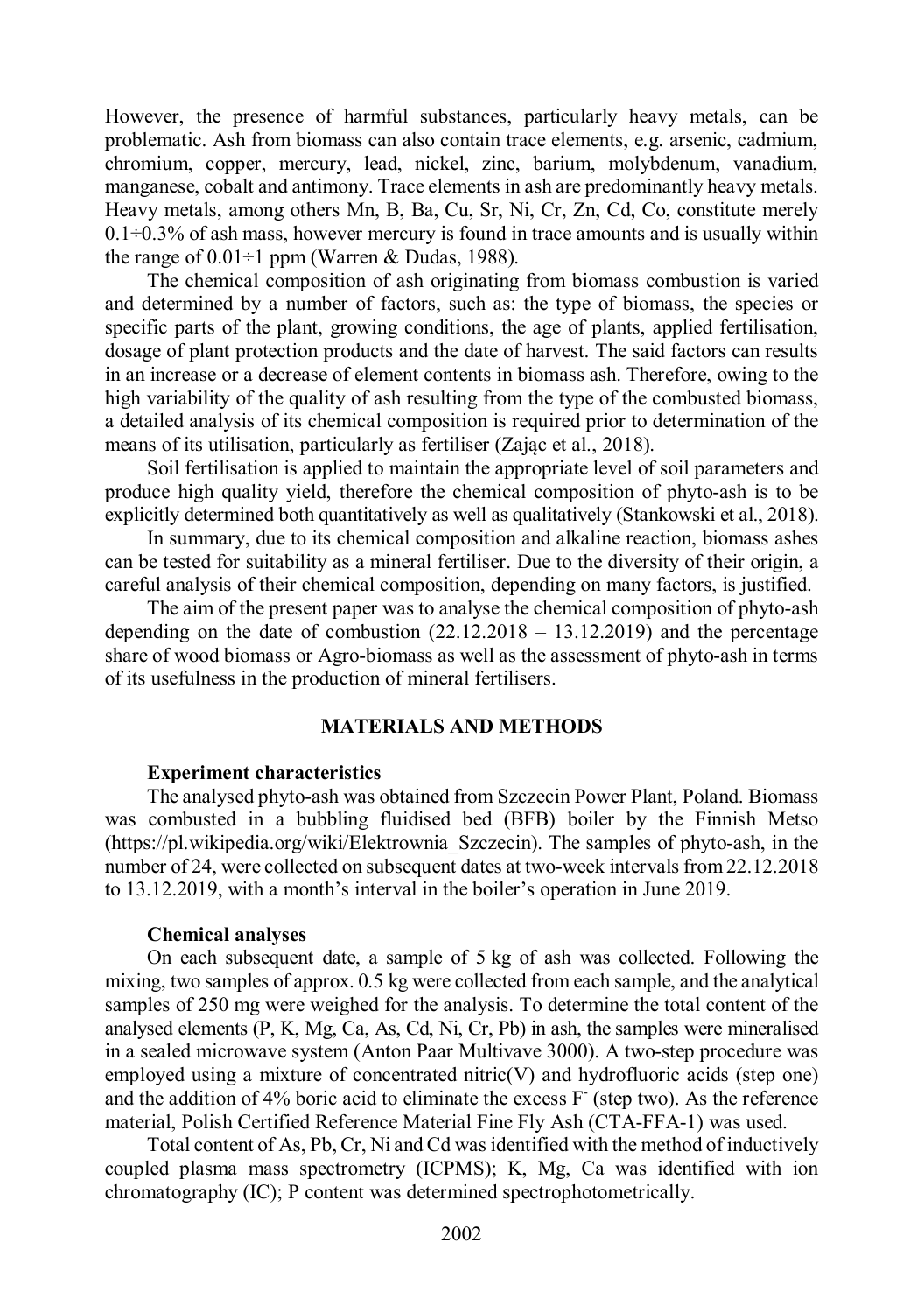Determining the total content of mercury, ash samples were wet mineralised in the mixture of concentrated nitric(V) acid chloric(VII) acids using the Bethe set in CV-AAS method, the pH of ash ( $pH_{KCl}$ ) was determined potentiometrically with KCl solution of 1M concentration in accordance with (ISO standard 10390 2005).

The available forms of phosphorus and potassium in soil were determined using the Egner-Riehm method based on the extraction of calcium lactate with buffer solution characterised by a pH value of 3.55 (Egner et al., 1960).

The content of the forms of alkali metals (potassium, magnesium, calcium) potentially available for plants were identified following the extraction with 1M HCl at the soil to solution ratio of 1:10 Kabała & Karczewska, 2019). 1M extraction with HCl solution is commonly used in agricultural studies for the purpose of determining bioavailability of metals for plants. The content of metals in the obtained extracts was identified with IC method.

#### **Reagents and materials**

In the preparation of all solutions,  $18 \text{ M}\Omega$  cm grade water from Milli-ORG Millipore Co. purification system was used. During the analysis, only the reagents of recognised analytical grade or suprapure were applied. Calibration standards were supplied by Perkin Elmer as stock standard solutions of 10  $\mu$ g mL<sup>-1</sup>. Working mixed standard solutions (2–200 μg mL<sup>-1</sup>) were prepared by dilution stock standard solutions in 0.7% nitric acid. Daily check performance solution (Perkin Elmer) was used for the spectrometer optimization. The following Certified reference materials (CRMs) were used for validation the method: Soil 5 (IAEA) and Fine Fly Ash CTA-FFA-1 (INCT).

## **Instrumentation**

To prepare samples and CRMs, analytical (Sartorius MC5) and micro-analytical (BP221S) balances calibrated using national mass standards traceable to the international standards were used. Philips PU 8625 UV/VIS spectrophotometer was employed for the measurement of absorbance of formed phosphomolybdate complex with the added molybdate followed by the reduction of the complex with hydrazine hydrate in aqueous sulphuric acid medium. Dionex 2000i/SP ion chromatograph was equipped with analytical column Dionex IonPac CS12A, conductivity detector CDM II and the suppression system ASRS 4 mm. The eluent used was 18 mmmmol· $L^{-1}$  methanesulfonic acid, the flow rare flow 1 mLmin-1. The ELAN DRC II inductively coupled plasma quadrupole mass spectrometer (PerkinElmer) with crossflow nebulizer with Scott double-pass spray chamber and Ni cones was used for multi elemental analysis. Instrument operation conditions are: RF power - 1,000 W; nebulizer gas flow rate - 0.92 Lmin<sup>-1</sup>; Plasma gas flow rate - 15 Lmin<sup>-1</sup>; auxiliary gas flow rate - 1.2 Lmin<sup>-1</sup>; lens voltage - 6.25 V; detector mode - dual; measurement unit - cps; working mode - standard.

## **Statistical analysis**

The obtained results were statistically developed by calculating the selected characteristics of samples. The data concerning the distribution per individual characteristics is presented in the form of histograms. To compare the means, the Kruskal-Wallis oneway non-parametric analysis of variance was used. The relationships between the variables were calculated using the Spearman rank-order correlation at the level *P* > 0.05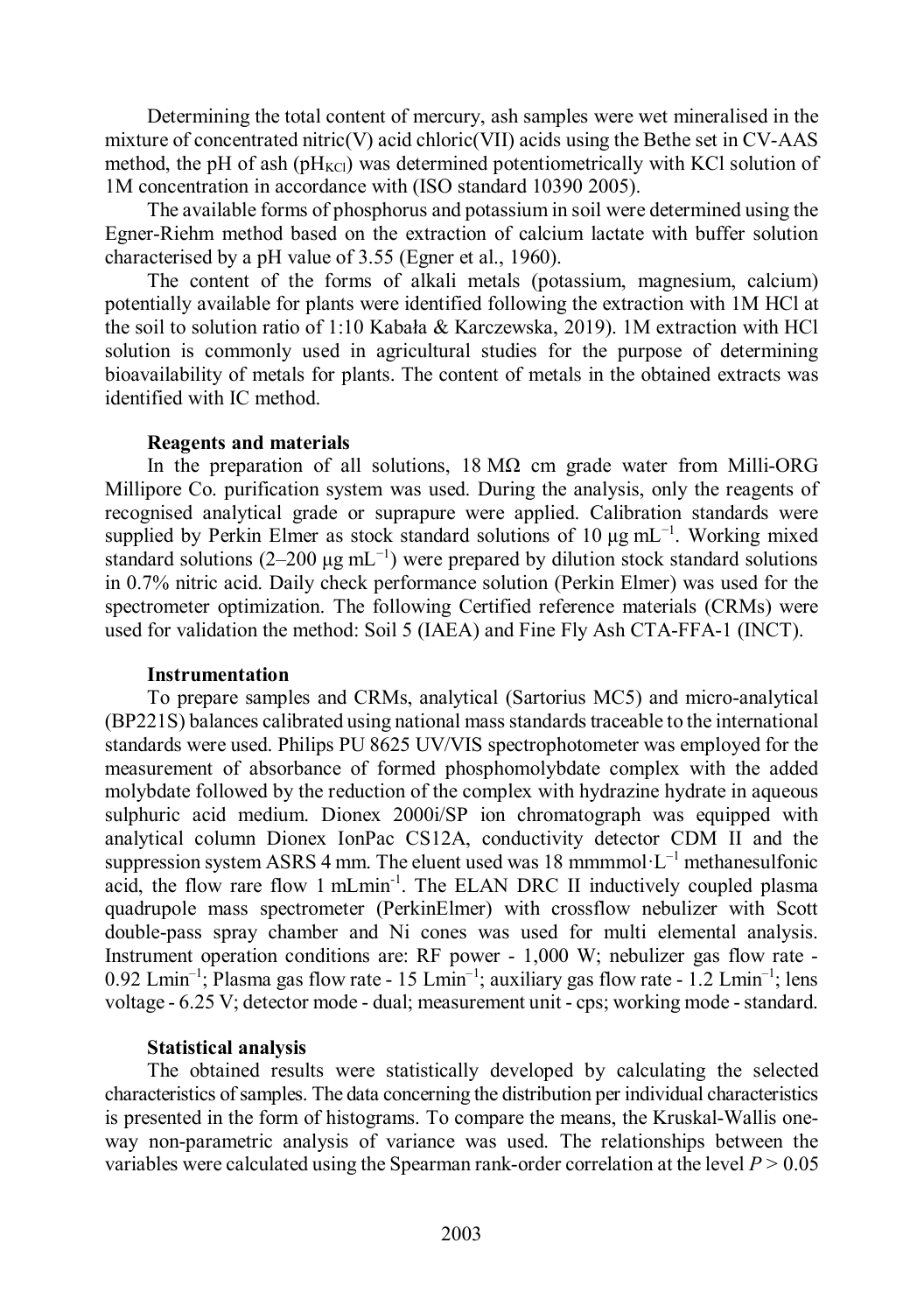and 0.01 (Dunn & Clark, 1974; Hill & Lewicki, 2021). The calculations were made with the Statistical PL software.

# **RESULTS**

## **Biomass composition**

The main form of the fuel supplied to the boiler was forest biomass (on average 87.7%), Agro-biomass constituted approx. 12.3%. On particular dates of collecting the samples, the percentage share of Agro-biomass varied from 2.10% to 41.28%. Within the range of 0–5% there were 5 samples,  $5-10%$  - 4 samples,  $10-15%$  - 9 samples, 15–20% - 3 samples and over 20% - 3 samples (Table 1, Fig. 1).

| No             | Sample<br>collection date | Amount of combusted biomass [Mg] |        |         |                  |        |  |  |  |
|----------------|---------------------------|----------------------------------|--------|---------|------------------|--------|--|--|--|
|                |                           | Forest                           | Agro   |         |                  | Sum    |  |  |  |
|                |                           |                                  | Chips  | Pellet  | Chips and pellet |        |  |  |  |
| $\mathbf{1}$   | 22.12.2018                | 807                              | 114.0  | 41.4    | 155.3            | 1,118  |  |  |  |
| $\overline{2}$ | 7.01.2019                 | 905                              | 119.6  | 19.4    | 139.0            | 1,183  |  |  |  |
| $\mathfrak{Z}$ | 21.01.2019                | 1,321                            | 370.2  | 49.8    | 420.0            | 2,161  |  |  |  |
| 4              | 5.02.2019                 | 1,810                            | 0.0    | 84.8    | 84.8             | 1,980  |  |  |  |
| 5              | 19.02.2019                | 1,573                            | 0.0    | 45.4    | 45.4             | 1,664  |  |  |  |
| 6              | 5.03.2019                 | 1,331                            | 0.0    | 81.3    | 81.3             | 1,494  |  |  |  |
| 7              | 19.03.2019                | 1,519                            | 0.0    | 43.9    | 43.9             | 1,607  |  |  |  |
| $8\,$          | 5.04.2019                 | 1,158                            | 125.4  | 42.6    | 168.0            | 1,494  |  |  |  |
| 9              | 19.04.2019                | 1,290                            | 65.7   | 77.6    | 143.3            | 1,577  |  |  |  |
| 10             | 30.04.2019                | 1,353                            | 3.0    | 78.8    | 81.8             | 1,517  |  |  |  |
| 11             | 16.05.2019                | 1,396                            | 139.7  | 26.3    | 166.0            | 1,728  |  |  |  |
| 12             | 29.05.2019                | 1,370                            | 129.1  | 0.0     | 129.1            | 1,628  |  |  |  |
| 13             | 1.07.2019                 | 489                              | 303.8  | 40.0    | 343.8            | 1,177  |  |  |  |
| 14             | 15.07.2019                | 1,019                            | 115.8  | 46.8    | 162.6            | 1,344  |  |  |  |
| 15             | 01.08.2019                | 698                              | 201.8  | 34.1    | 235.9            | 1,170  |  |  |  |
| 16             | 14.08.2019                | 770                              | 166.9  | 15.9    | 182.8            | 1,136  |  |  |  |
| 17             | 30.08.2019                | 971                              | 145.8  | 37.8    | 183.6            | 1,338  |  |  |  |
| 18             | 15.09.2019                | 733                              | 0.0    | 20.5    | 20.5             | 774    |  |  |  |
| 19             | 30.09.2019                | 1,122                            | 134.4  | 44.6    | 179.0            | 1,480  |  |  |  |
| 20             | 15.10.2019                | 1,173                            | 135.2  | 46.3    | 181.5            | 1,536  |  |  |  |
| 21             | 30.10.2019                | 1,186                            | 137.6  | 64.4    | 202.0            | 1,590  |  |  |  |
| 22             | 15.11.2019                | 1,536                            | 193.7  | 58.3    | 252.0            | 2,040  |  |  |  |
| 23             | 30.11.2019                | 1,804                            | 0.0    | 38.7    | 38.7             | 1,881  |  |  |  |
| 24             | 13.12.2019                | 896                              | 0.0    | 21.9    | 21.9             | 940    |  |  |  |
| Sum            |                           | 28,230                           | 2601.7 | 1,060.6 | 3662.2           | 35,555 |  |  |  |

**Table 1.** Characteristics of composition and percentage share of biomass types

The share of Agro-biomass in samples was entirely random, as is demonstrated by the value of rs Spearman's correlation coefficient close to zero. The share of pellets in total biomass was from 0.0 to 84.8 Mg and was by far lower than that determined in the mass of wooden chips. The amount of wooden chips varied from 0.0 to 370.2 Mg (Table 2).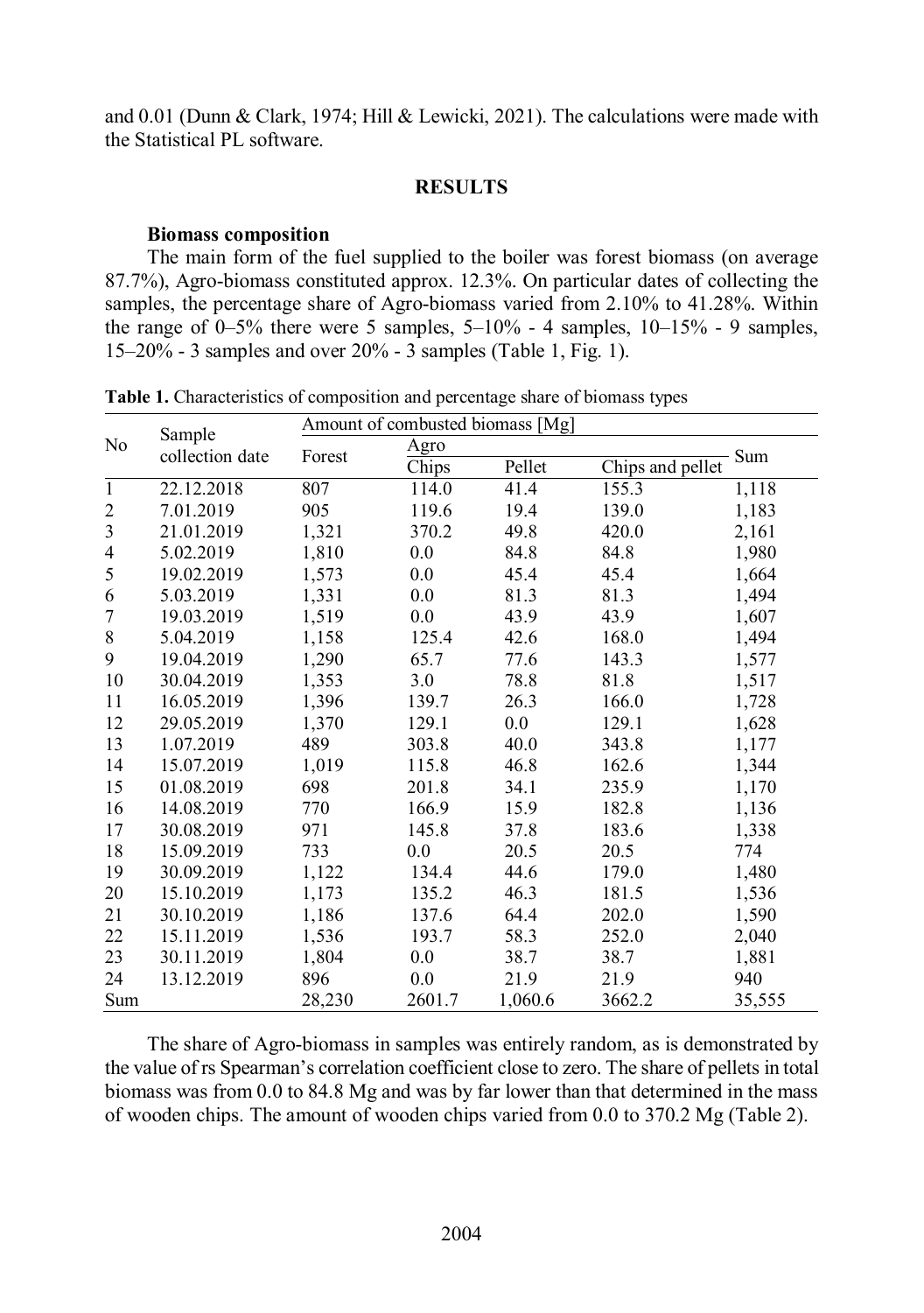

**Figure 1.** Share of agro biomass (%) in total amount of fuel:  $1-24$  – number of samples;  $0-45 - %$  value.

| Type of biomass              | Mean    | Median | Minimum | Maximum | $V\%$ |
|------------------------------|---------|--------|---------|---------|-------|
| Total amount of biomass fuel | 1.481.2 | 1.371  | 774     | 2,161   | 25.0  |
| Forest biomass               | 1,176.2 | 1.180  | 489     | 1,810   | 29.6  |
| Wooden chips                 | 108.4   | 122    | 0.0     | 370.2   | 91.6  |
| Pellets                      | 44.2    | 43     | 0.0     | 84.8    | 49.3  |
| Wooden chips+pellets         | 152.6   | 159    | 20.5    | 420.0   | 63.7  |

**Table 2.** Statistical analyses of combusted material [Mg]

*V*% – variability coefficient.

## **pH and macro-elements content**

The analysis conducted on 24 samples of ash indicates that the most stabile feature of ash was pH (pH in KCl). Mean pH value amounted to 13.0, and variability was below  $1\%$  (Tables 3, 4). For comparison, the pH of the CaCO<sub>3</sub> aqueous solution is lower and amounts to 9 (Martín-Martínez 2002).

| Trait                | Unit          | Mean  | Median | Minimum | Maximum | $V\%$ |
|----------------------|---------------|-------|--------|---------|---------|-------|
| pH in KCl            | $\frac{0}{0}$ | 13.0  | 12.9   | 12.7    | 13.2    | 0.82  |
| Total calcium        |               | 13.76 | 14.2   | 5.33    | 18.05   | 22.16 |
| Available calcium    |               | 11.9  | 12.3   | 4.27    | 16.90   | 28.47 |
| Total potassium      |               | 5.55  | 5.37   | 4.02    | 7.39    | 15.05 |
| Available potassium  |               | 4.43  | 4.69   | 1.65    | 7.35    | 32.55 |
| Total magnesium      |               | 2.01  | 1.99   | 0.77    | 2.94    | 28.52 |
| Available magnesium  |               | 1.58  | 1.51   | 0.49    | 2.56    | 34.77 |
| Total phosphorus     |               | 1.43  | 1.36   | 0.748   | 2.32    | 29.8  |
| Available phosphorus |               | 0.136 | 0.090  | 0.004   | 0.401   | 88.4  |

*V*% – variability coefficient.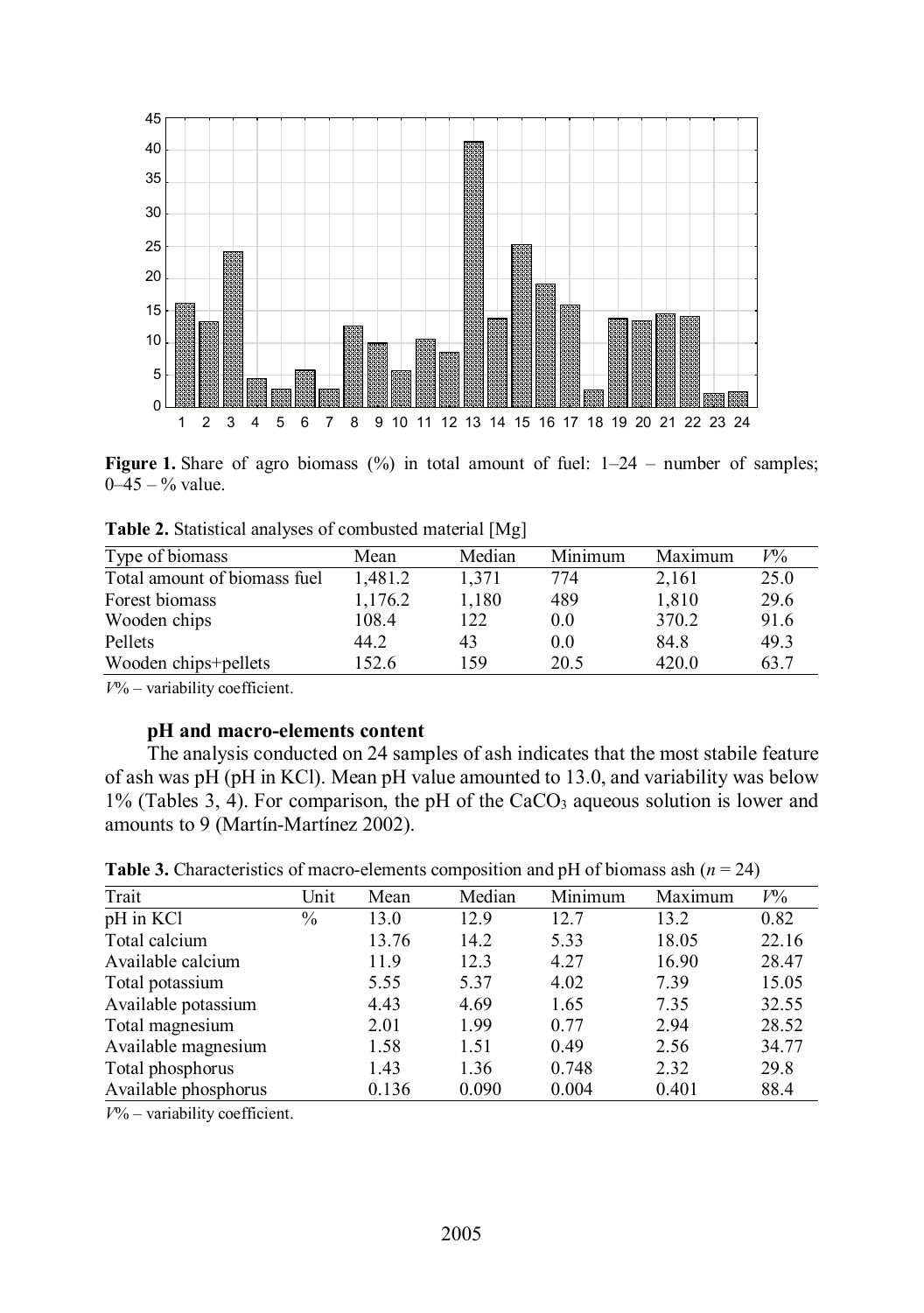The ash in the experiment was characterised by a variable content of macroelements. The largest amounts were identified for both total as well as available calcium; calcium from ash (Table 3). The distribution of data regarding available calcium supports the findings that it is asymmetrical and shows no consistency with the normal distribution (Fig. 2).

Mean potassium content in biomass ash was from 5.5 to 4.4%, respectively for the total and available form. The content of available potassium, showed greater variability than that of total phosphorus, - from 1.65 to 7.35%. The distribution of data regarding available potassium supports the findings that it is asymmetrical and shows no consistency with the normal distribution (Fig. 3).

The content of magnesium, another macro-element vital for plant growth, in ash ranged from2.0 to 2.9%, showed good availability for plants of 77% and relatively slightvariability of the results (*V*% respectively 28 and 35%) (Table 3).

The comparison of ash abundance in magnesium and potassium shows that the content of magnesium was by 50% lower than that of potassium. This relationship is to be taken into consideration when determining soil fertilisation dose.

**Table 4.** Correlation between time of sampling (x), pH and the content of soluble forms of macro elements in biomass ash

| Spearman test |              |  |  |
|---------------|--------------|--|--|
| rs value      | Significance |  |  |
| 0.065         | ns           |  |  |
| 0.652         | $***$        |  |  |
| 0.681         | $***$        |  |  |
| 0.723         | $***$        |  |  |
| 0.178         | ns           |  |  |
|               |              |  |  |

ns – not significant correlation; \*\* – correlation at  $p < 0.01$ , very high significant correlation.



**Figure 2.** Distribution of results for plant-available calcium in ash from biomass.



**Figure 3.** Distribution of results for plant-available potassium in ash from biomass ash.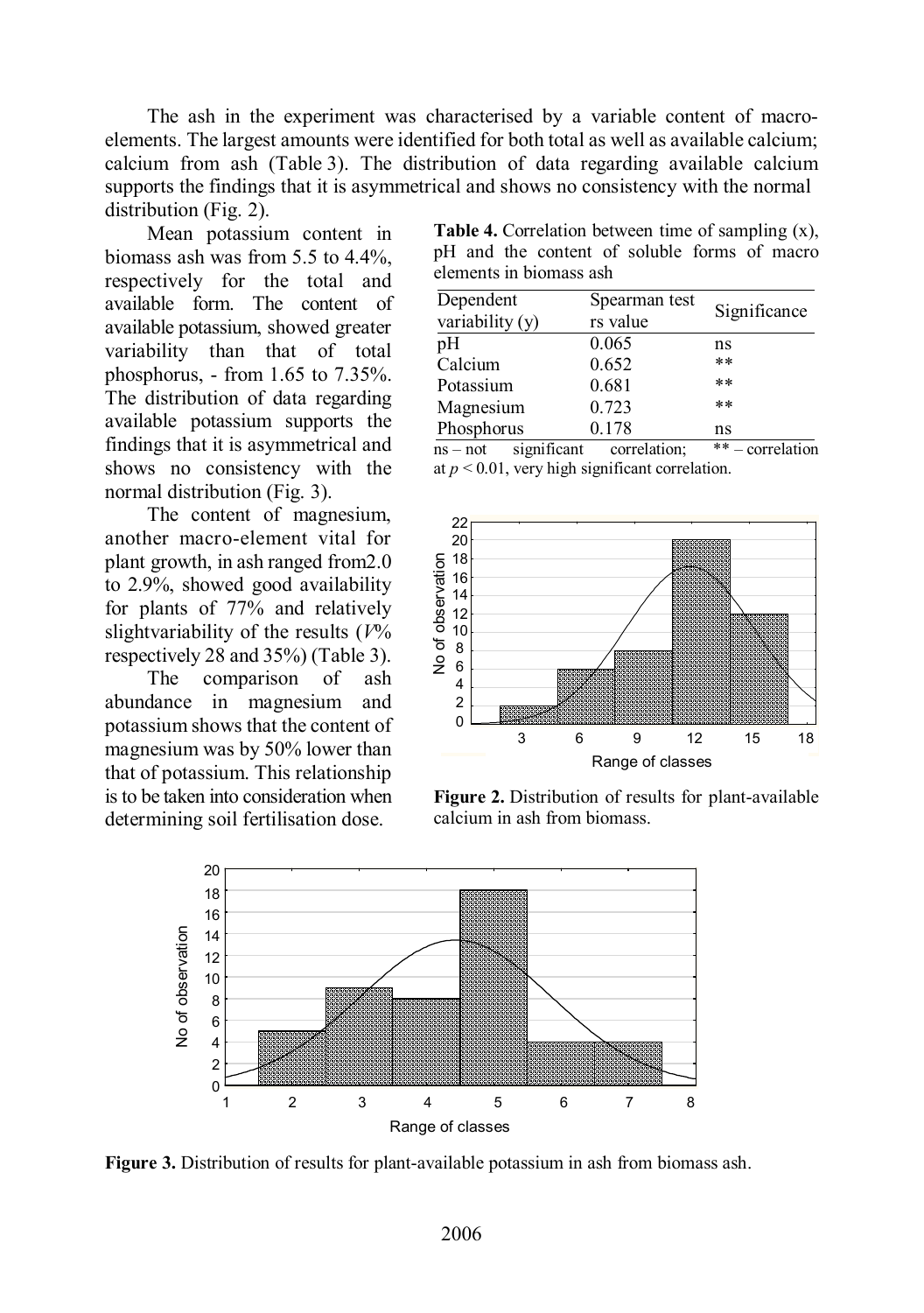Yet another issue is the content of phosphors in ash - phosphorus being, next to potassium and nitrogen, the most important constituent of fertilisers. The amount is relatively slight - the total phosphorus is, on average, 1.43% and the available phosphorus only 0.14%. However, the availability is merely at 10% thus it is very low and highly variable. The variability of the results for available form is at 88% (Table 3). The factor which greatly limits the availability of phosphorus is high pH of ash resulting in phosphorus presence in the form of sparingly soluble compounds. Most likely, bioavailability of phosphorus would increase following ash application to soil.

The results of the analyses of variance in which a different share of Agro-biomass was adopted as the factor, practically do not show differentiation of the content of available macro-components and pH in ash (Table 5). The results were found to be lower only for calcium and potassium with the lowest share of Agro-biomass  $\leq 10\%$  in the combusted material.

| Share of Agro Biomass $(\% )$ | pH                | Calcium         | Potassium         |                   | Magnesium Phosphorus |
|-------------------------------|-------------------|-----------------|-------------------|-------------------|----------------------|
| < 10                          | 12.9 <sup>a</sup> | 82 <sub>b</sub> | 3.02 <sup>b</sup> | $1.62^{\rm a}$    | $0.106^{\rm a}$      |
| $10 - 15$                     | 12.9 <sup>a</sup> | 11 $6^a$        | 4.33 <sup>a</sup> | $1.62^{\rm a}$    | $0.117^{\rm a}$      |
| $15 - 20$                     | $13 \; 0^a$       | $12.4^{\rm a}$  | 4.62 <sup>a</sup> | $1.85^{\rm a}$    | 0.139                |
| >20                           | $13.0^a$          | $14.2^{\rm a}$  | $5.65^{\rm a}$    | 1.81 <sup>a</sup> | $0.202^{\rm a}$      |

**Table 5.** Effect of share of Agro-biomass (wooden chips + pellets) on chemical composition (available forms in %) of biomass ash

In order to obtain the results for individual seasons in a year, mean values were calculated (Table 6). The results show a significant differentiation of the content of available macro-elements in biomass ash. However, the aforementioned relationship does not apply to ash pH level, which is 13. In the winter season, the lowest percentage contents of available calcium, potassium and magnesium, i.e. metals, were identified in ash. As for the autumn season, the identified respective contents were found to be the highest.

|             |  |  | Table 6. The effect of seasons in a year on the chemical composition (available forms in %) of |  |  |
|-------------|--|--|------------------------------------------------------------------------------------------------|--|--|
| biomass ash |  |  |                                                                                                |  |  |

| Season | pΗ                | Calcium            | Potassium           | Magnesium         | Phosphorus         |
|--------|-------------------|--------------------|---------------------|-------------------|--------------------|
| Winter | 2.9 <sup>a</sup>  | 8.94 <sup>c</sup>  | 3.69 <sup>b</sup>   | 1.18 <sup>c</sup> | 0.129 <sup>b</sup> |
| Spring | 3.0 <sup>a</sup>  | 12.18 <sup>b</sup> | 4.05 <sup>b</sup>   | 1.43 <sup>b</sup> | 0.081 <sup>c</sup> |
| Summer | 13.1 <sup>a</sup> | 12.41 <sup>b</sup> | $4.82^{\mathrm{a}}$ | 1.57 <sup>b</sup> | 0.172 <sup>a</sup> |
| Autumn | 2.9 <sup>a</sup>  | 14.38ª             | 5.31ª               | 2.09 <sup>a</sup> | $0.163^{\rm a}$    |

a, b –mean values described by different letters, indicate significance difference.

## **Heavy metal content**

The aforementioned Ordinance specifies the admissible limit values for pollutants in mineral fertilisers and substances enhancing plant cultivation (Journal of Laws No. 119, item 765 and 2009, item 1804). The values are to be considered when assessing the usability of biomass ash as a mineral fertiliser. Out of the six analysed heavy metals present in biomass ash, the limit values as specified in the Ordinance refer to only four: lead, cadmium, arsenic and mercury. Mean content in ash from wood biomass and Agrobiomass does not exceed the limit values specified in the current Ordinance (Table 7).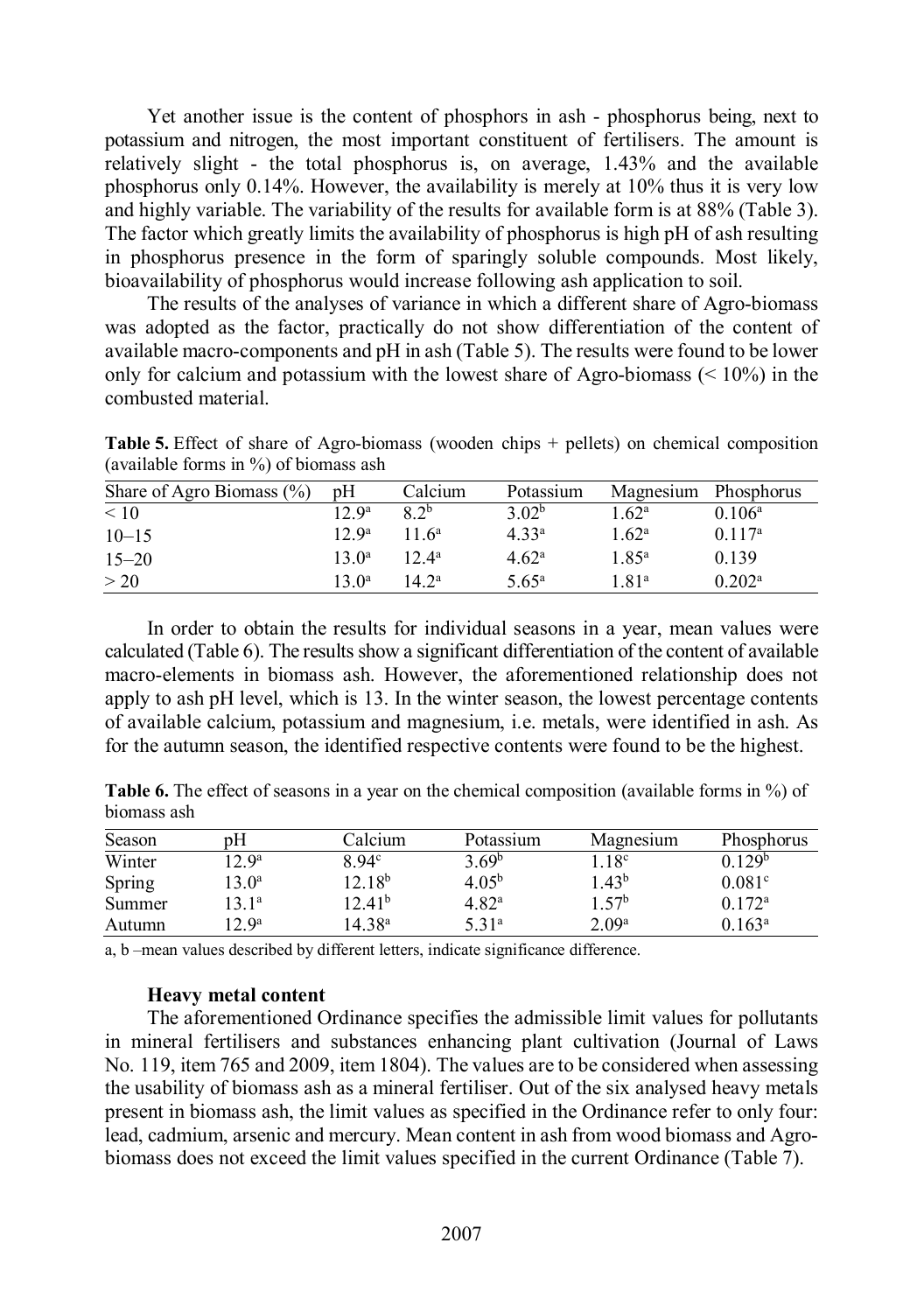| Trait    | Units           | Mean |      |      | Median Minimum Maximum $V\%$ |       | in<br>Limit<br>content<br>mineral fertilisers*<br>$[\mathrm{mg\,kg\textsuperscript{-1}}]$ |
|----------|-----------------|------|------|------|------------------------------|-------|-------------------------------------------------------------------------------------------|
| Lead     | $mg \, kg^{-1}$ | 73.3 | 75.0 | 25.2 | 122.6                        | 25.73 | 140                                                                                       |
| Chromium |                 | 57.5 | 53.2 | 33.9 | 126.1                        | 30.41 |                                                                                           |
| Nickel   |                 | 30.9 | 31.3 | 15.1 | 48.2                         | 20.68 | $\overline{\phantom{a}}$                                                                  |
| Cadmium  |                 | 16.8 | 15.8 | 4.2  | 29.9                         | 45.17 | 50                                                                                        |
| Arsenic  |                 | 7.7  | 7.2  | 1.9  | 14.6                         | 38.14 | 50                                                                                        |
| Mercury  |                 | 0.41 | 0.45 | 0.15 | 0.86                         | 54.30 | $\mathcal{L}$                                                                             |

**Table 7.** The content of heavy metals and manganese in biomass ash and the limit content of heavy metals in mineral fertilisers according to Polish regulations

\*according to the Ordinance of the Minister of Agriculture and Rural Development of June 18, 2008 on the implementation of same provisions of the Act on fertilisers and fertilisation (Journal of Laws No. 119, item 765 and 2009, item 1804); *V*% – variability coefficient

#### **DISCUSSION**

## **pH and macro-elements content**

The deacidifying action of biomass ash results from high contents of potassium, calcium and magnesium compounds. In the process of combustion, in comparison to other elements, alkali metals compounds remain in ash and do not pass into the gaseous form. The problematic of the content of alkali metals in biomass ash is discussed in numerous scientific papers (Shao et al., 2012; Nunes et al., 2016; Kalembkiewicz et al., 2018; Magdziarz et al., 2018; Zając et al., 2018; Zhai et al., 2021). For comparison, Nurmesniemi et al. (2012), while burning biomass in a power plant, obtained a very similar value of ash pH 12.8. Żelazny & Jarosiński, (2019) obtained ash reaction from biomass, highly alkaline, pH in  $H_2O > 11$ . Therefore, significant losses of ammonia and phosphorus in the NPK fertiliser should be taken into account (decomposition of ammonia from the nitrate ammonia compound and the formation of phosphorus compounds insoluble in water in these conditions). Because of their properties and influence on soil chemistry, the utilization of wood ashes is particularly suited for the fertility management of tropical acid soils and forest soils (Demeyer et al., 2001).

The ash in the experiment was characterised by a variable content of macroelements. Most of the inorganic elements assimilated by plants during growth remain in the ash after burning. They include plant macronutrients, for example, K, Ca, Mg, and P, which are the bulk of the materials accumulated in ash (Pasquali et al., 2018). Čepauskienė et al. (2018) differentiates the composition of ash depending on whether ash was obtained from wood biomass or agricultural residue. In the case of ash from wood biomass, the following chemical compounds were identified:  $CaCO<sub>3</sub>$ ,  $K<sub>2</sub>SO<sub>4</sub>$ ,  $K_2Mg(PO_3)_4$ , MnSO<sub>4</sub>. An analogous relationship is given by Jarosz-Krzemińska & Poluszyńska (2020). The total concentrations of macronutrients in the fly ash under study decreased in the descending order of nutritional elements  $Ca > K > Mg > S > P >$ . Through their experiment, they confirmed the predominance of calcium in ash found in numerous scientific papers, for example (Diatta & Kowalski, 2017; Magdziarz et al., 2018; Zając et al., 2018).

Similarly to the results of the analyses conducted in the course of the present study, most studies by other authors indicate that the amount of potassium in ash was secondary to calcium (Schiemenz & Eichler-Löbermann, 2010; Füzesi et al., 2015; Magdziarz et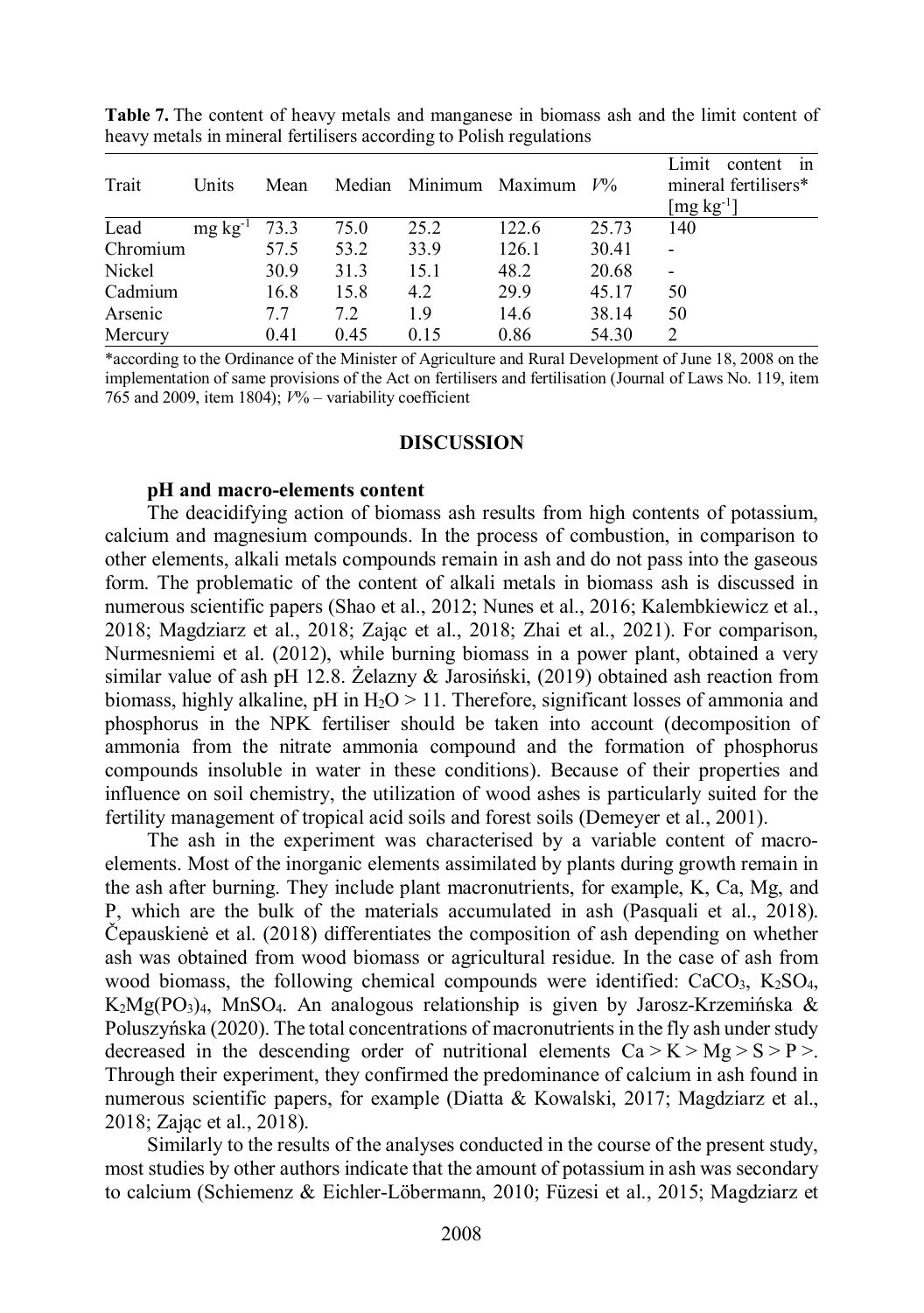al., 2018; Zając et al., 2018; Zhai et al., 2021). Mean potassium content in biomass ash was from 5.5 to 4.4%, respectively for the total and available form. The content of available potassium showed greater variability than that of total phosphorus - from 1.65 to 7.35%. Generally, the amount of total phosphorus is five-fold higher than that identified in manure. For example, Schiemenz et al. (2011) report that the phosphorus concentration in biomass ash ranges from  $\leq 1$  to 10%. Shi et al. (2017) present the conclusion that the introduction of all tested ashes increased the soil pH, the amount of exchangeable alkaline cations and available phosphorus, but decreased the exchange acidity of the soil. Kramar (2020) specified that about  $\frac{3}{4}$  all the phosphorus contained in the ash is in a form accessible to plants, when interacting with soil, especially acidic. In the performed experiment, an analogous relationship was obtained (80%).

High abundance of total, as well as available potassium, indicates the realistic possibility of using ash for fertilisation purposes.

This could be explained by a lower content of calcium and potassium in stemwood in comparison to branches. According to Gornowicz & Pilarek (2013), the content of calcium in branches is from 0.13 to 0.29% and in wood tree-length from 0.09 to 0.22%, whereas with respect to potassium, the values for branches are from 0.05 to 0.15% and for wood of tree-length from 0.01 to 0.03%. Kramar (2020) reports that wood ash usually contains up to 15% K<sub>2</sub>O in the form of K<sub>2</sub>CO<sub>3</sub>, 7% - P<sub>2</sub>O<sub>5</sub> and about 40% CaO. The values for calcium and potassium are higher than those obtained in the performed experiment.

The results obtained in the experiment indicate a significant diversification of the digestible macronutrient content in the biomass ash. The aforementioned dependence is explained by the physiological processes of plants (trees). In spring and summer, trees take up large amounts of calcium, potassium and magnesium from the soil. Consequently, it may lead to the accumulation of elements in trees in the autumn period.

## **Heavy metal content**

One of the factors determining the possibility of using ash for fertilising purposes is the presence of heavy metals. The toxic action of the said elements is connected with their ability to accumulate in the organisms of plants and animals.

When discussing the results of the present study, consideration should be given to a relatively high content of cadmium in ash - from 4.24 to 29.92, mean 16.81 mg Cd  $kg<sup>-1</sup>$ . Other studies on cadmium content in ash from biomass of various origins show a lower content, for example 0.3 and 5.3 mg Cd  $kg<sup>-1</sup>$  (Samaras, 2008). According to Poluszyńska & Ślężak (2015), the combustion of biomass from wood chips and sunflower husk pellets (79 and 21%) produced ash with 10.7 and 19.1 mg Cd kg-1. The comparison of the composition of ash from wood and agricultural residue by Pastircakova (2004) demonstrates a higher content of As, Cd, Pb and Hg in wood ash.

The average and maximum content in ash from wood biomass and Agro-biomass did not exceed the limits set out in the applicable Regulation (Journal of Laws No. 119, item 765 and 2009, item 1804) which justifies the use of these ashes as mineral fertilisers.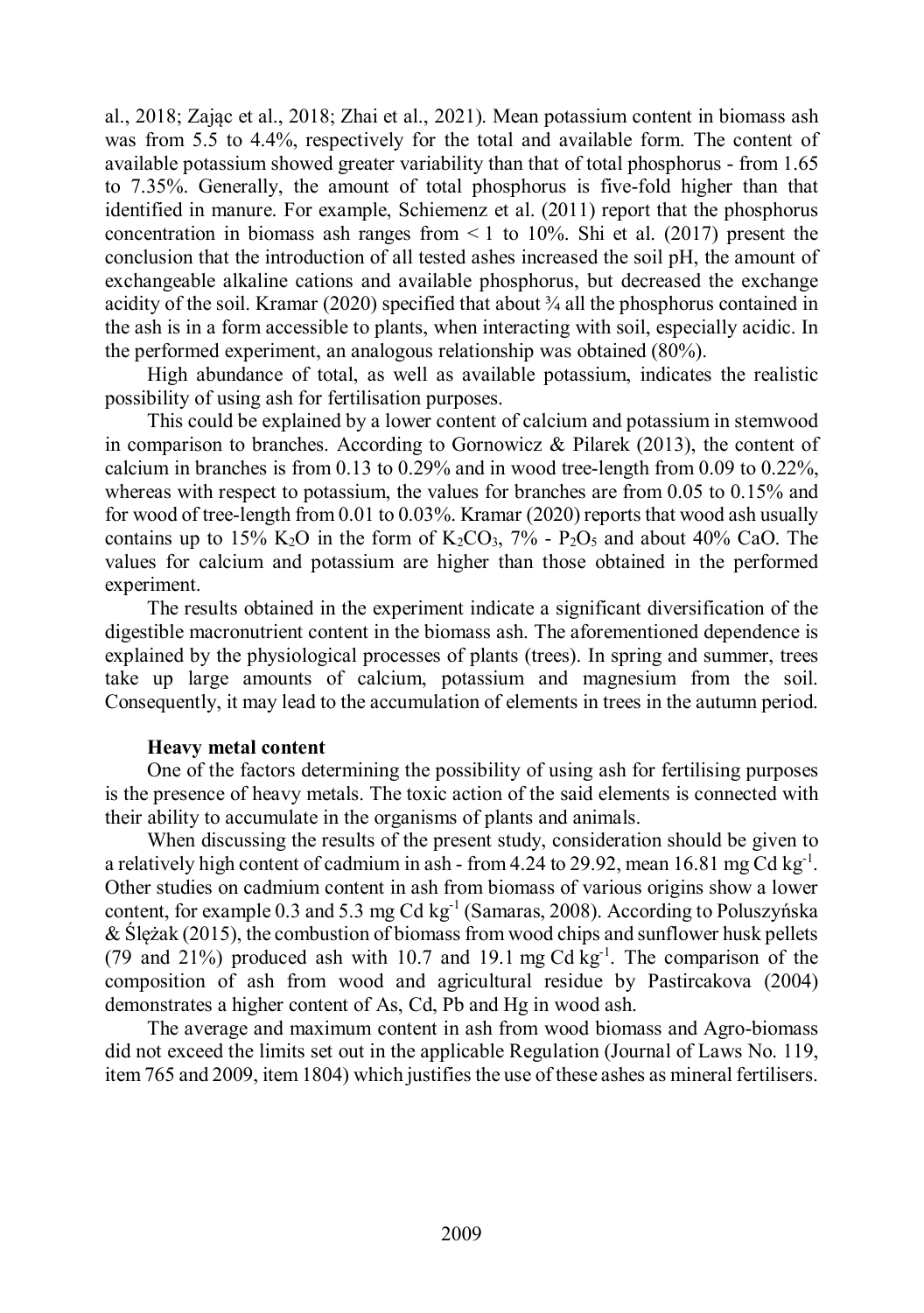## **CONCLUSIONS**

Biomass ash is characterised by alkali pH. Mean pH value was 13.0 and its variability was below 1%. Biomass ash can be treated as a potential mineral fertiliser used for soil deacidification and as a substitute for calcium fertilisers. The ash from the experiment was characterised by a variable macro-element content which was subject to a very high random variability within a one-year long sampling period at two-week intervals. Biomass ash has a high content of potassium and magnesium, which could qualify this by-product as a source for fertiliser. Mean contents of four heavy metals: lead, cadmium, arsenic and mercury in ash from wood biomass and Agro-biomass do not exceed the limit values for the mineral fertilisers. The variable percentage share of Agro-biomass did not result in significant changes in the amount of available form of macro-elements in ash. The obtained results indicate the pronounced variability, depending on the season in a year, of the content of available macro-elements in biomass ash.

## **REFERENCES**

- Boström, D., Skoglund, N., Grimm, A., Boman, C., Öhman, M., Broström, M. & Backman, R. 2011. Ash Transformation chemistry during combustion of biomass. *Energy* & *Fuels* **26**(1), 85–93. doi.org/10.1021/ef201205b
- Čepauskienė, D., Pedišius, N. & Milčius, D. 2018. Chemical composition of agromass ash and its influence on ash melting characteristics. *Agronomy Research* **16**(2), 357–364. https://dx.doi.org/10.15159/ar.18.078
- Demeyer, A., Voundi Nkana, J. & Verloo, M. 2001. Characteristics of wood ash and influence on soil properties and nutrient uptake: an overview. *Bioresource Technology* **77**(3), 287–295. doi: 0.1016/S0960-8524(00)00043-2
- Diatta, J. & Kowalski, M. 2017. Ashes from combustion of plant biomass (phytoashes) recycling and agro-chemical potential. XXIV *Międzynarodowa Konferencja Popioły z Energetyki* **24**, 1–15.
- Dunn, O.J. & Clark, V.A. 1974. *Applied Statistics Analysis of variance and regression*. John Wiley & Sons New York, London, Sydney, Toronto.
- Egner, H., Riehm, H. & Domingo, W. 1960. Studies on chemical soil analysis as the basis for assessing the nutrient status of the soil, II. Chemical extraction methods for the determination of phosphorus and potassium, *Kungliga Lantbrukshögskolans Annaler* **26**, 199–215 (in German).
- Elektrownia Szczecin history (2021) https://pl.wikipedia.org/wiki/Elektrownia\_Szczecin [accssed 11 July 2021].
- Füzesi, I., Heil, B. & Kovács, G. 2015. Effects of Wood Ash on the Chemical Properties of Soil and Crop Vitality in Small Plot Experiments. *Acta Silvaticaet Lignaria Hungarica* **11**(1), 55–64. https:// doi: 10.1515/aslh-2015-0004
- Gornowicz, R. & Pilarek, Z. 2013. The impact of obtaining biomass on the withdrawal of biogenic elements from the forest environment. *Forest biomass for energy purposes* (Ed Gołos, P, Kaliszewski, A.) IBL. Sękocin Stary 138–146 (in Polish).
- Hill, T. & Lewicki, P. 2006. Statistics -Methods and Applications, A Comprehensive References for Science, Industry and Data Mining, StatSoft. pl.
- ISO 10390: (2005) Soil quality Determination of pH, International Organization for Standardization.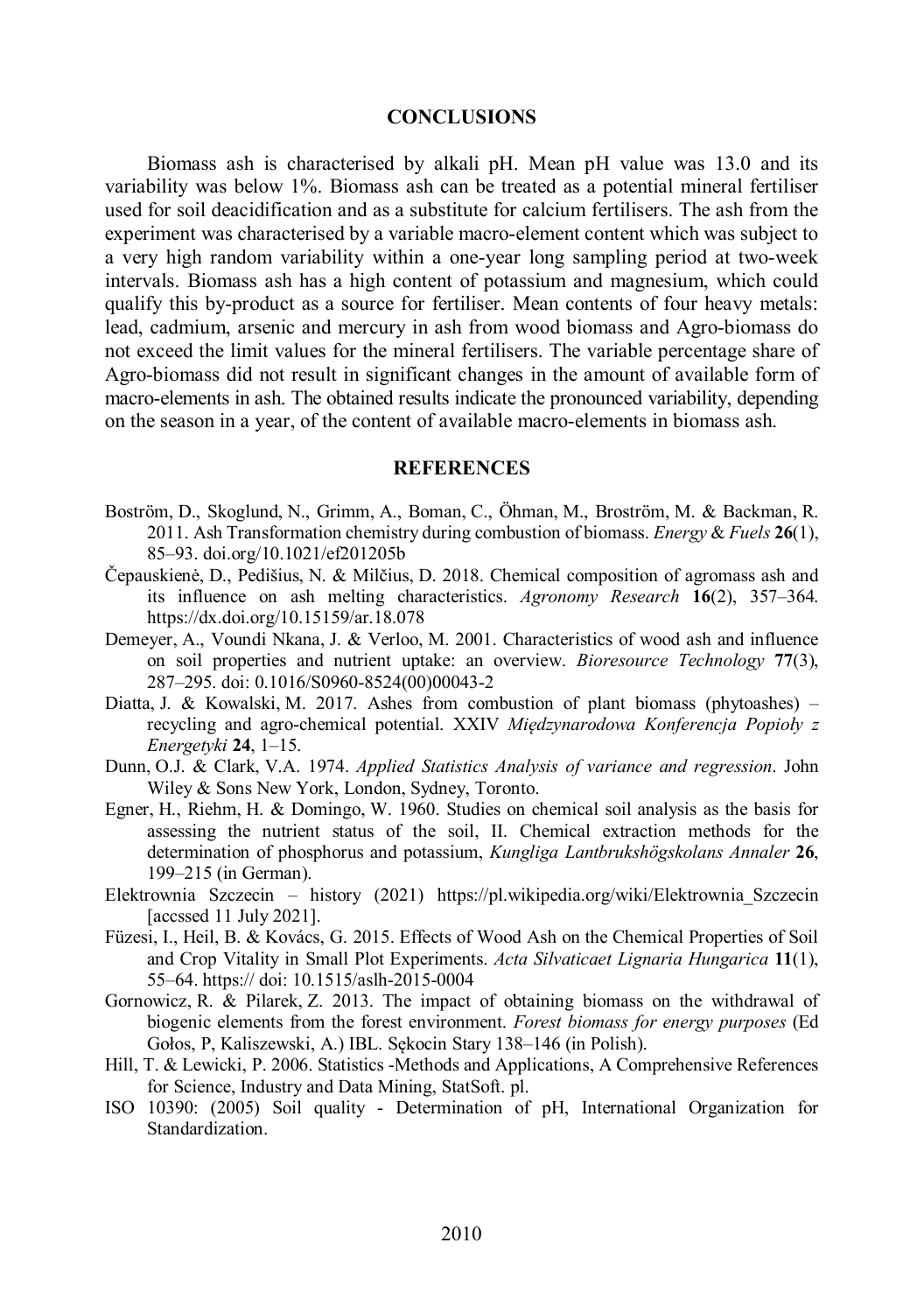- Jarosz-Krzemińska, E. & Poluszyńska, J. 2020. Repurposing Fly Ash Derived from Biomass Combustion in Fluidized Bed Boilers in Large Energy Power Plants as a Mineral Soil Amendment. *Energies* **13**(18), 4805. https:// doi:10.3390/en13184805
- Johansen, J.M., Jakobsen, J.G., Frandsen, F. & Glarborg, P. 2011. Release of K, Cl and S during Pyrolysis and Combustion of High-Chlorine Biomass. *Energy & Fuels* **25**(11), 4961–4971. https://doi.org/10.1021/ef201098n
- Journal of Laws No 119, item 765 and 2009, item 1804; Regulation of the Minister for Agriculture and Rural Development of 18 June 2008 on the implementation of certain provisions of the Act on fertilizers and fertilization
- Journal of Laws of 2015, item 132 Draft regulation of the Minister of the Environment on the R10 recovery process. Notification Number: 2014/502/PL.
- Journal of Laws of 2018, item 1276 Act of June 7, 2018, amending the act on renewable energy sources and certain other acts.
- Kabała, C. & Karczewska, A. 2019. Methodology of laboratory analyzes of soils and plants. Ed, 8a, Wrocław (in Polish).
- Kalembkiewicz, J., Galas, D. & Sitarz-Palczak, E. 2017. The Physicochemical Properties and Compositionof Biomass Ash and Evaluating Directionsof its Applications. *Polish Journal of Environmental Stududies* **27**(6), 1–11. https://doi. 10.15244/pjoes/80870
- Kassman, H. 2012 *Strategies to Reduce Gaseous KCl and Chlorine in Deposits during Combustion of Biomass in Fluidised Bed Boilers*. PhD Thesis. Göteborg, Sweden, pp. 1–66.
- Kramar, V. 2020. Possible utilization directions of ash from biomass combustion. Biomass ash as fertilizer in agriculture. *UABIO Bioenergy Association Ukraine* **27**, 1–71.
- Magdziarz, A., Gajek, M., Nowak-Woźny, D. & Wilk, M. 2018. Mineral phase transformation of biomass ashes – Experimental and thermochemical calculations. *Renewable Energy an International Journal* **128**, 446–459. https://doi.org/10.1016/j.renene.2017.05.057
- Martín-Martínez, J.M. 2002. *Surface, Chemistry & Application*, in Adhesion Science and Engineering, Edited by: D.A. Dillard, A.V. Pocius and M. Chaudhury ISBN 978-0-444- 51140-9.
- Mierzwa-Hersztek, M., Gondek, K., Jewiarz, M. & Dziedzic, K. 2019. Assessment of energy parameters of biomass and biochars, leachability of heavy metals and phytotoxicity of their ashes. *Journal of Material Cycles and Waste. Management* **21**, 786–800.
- Nunes, L.J.R., Matias, J.C.O. & Catalão, J.P.S 2016. Biomass combustion systems: a review on the physical and chemical properties of the ashes. *Renewable* & *Sustainable Energy Reviews* **53**, 235–242. https://doi.org/10.1016/j.rser.2015.08.053
- Nurmesniemi, H., Mäkelä, M., Pöykiö, R. & Manskinen, K.D. 2012. Comparison of the forest fertilizer properties of ash fractions from two power plants of pulp and paper mills incinerating biomass-based fuels. *Fuel Processing Technology* **104**, 1–6.
- Official Journal of the European Union L140/16, 5,6, 2009, DIRECTIVE 2009/28/EC OF THE EUROPEAN PARLIAMENT AND OF THE COUNCIL of 23 April 2009 on the promotion of the use of energy from renewable sources and amending and subsequently repealing Directives 2001/77/EC and 2003/30/
- Pasquali, M., Zanoletti, A., Benassi, L., Federico, S., Depero, L.E. & Bontempi, E. 2018. Stabilized biomass ash as a sustainable substitute for commercial P‐fertilizers. *Land Degradation* & *Development* **29**(7), 2199–2207. https://doi.org/10.1002/ldr.2915
- Pastircakova, K. 2004. Determination of trace metal concentrations in ashes from various biomass materials. *Energy Education Science Technology* **13**(2), 97–104.
- Poluszyńska, J. & Ślęzak, E. 2015. Characteristics of fly ash from the combustion of biomass as stabilizer of sewage sludge. Scientific Works of Institute of Ceramics and Building Materials **23**, 71–78. ISSN 0304-3894.